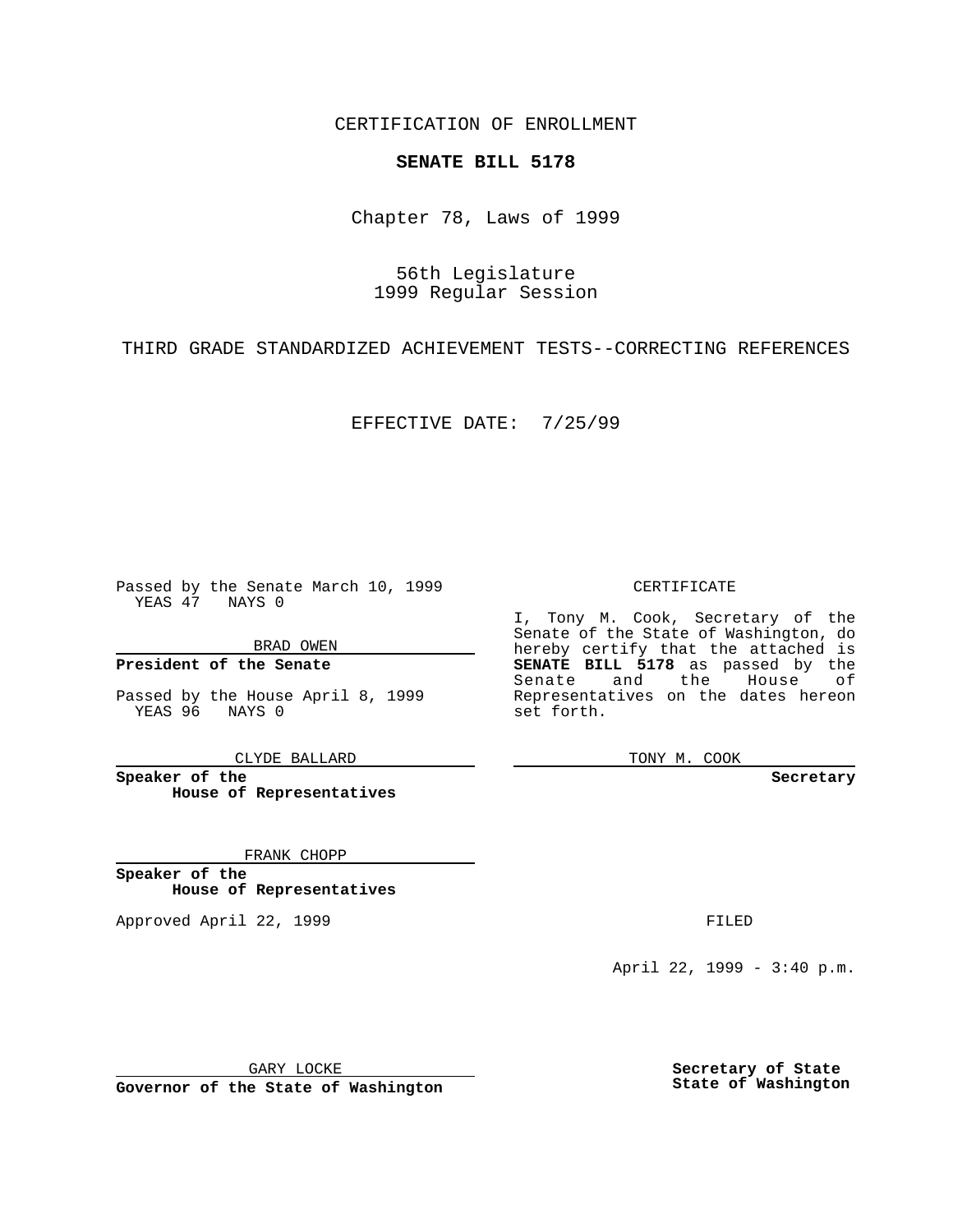## **SENATE BILL 5178** \_\_\_\_\_\_\_\_\_\_\_\_\_\_\_\_\_\_\_\_\_\_\_\_\_\_\_\_\_\_\_\_\_\_\_\_\_\_\_\_\_\_\_\_\_\_\_

\_\_\_\_\_\_\_\_\_\_\_\_\_\_\_\_\_\_\_\_\_\_\_\_\_\_\_\_\_\_\_\_\_\_\_\_\_\_\_\_\_\_\_\_\_\_\_

Passed Legislature - 1999 Regular Session

**State of Washington 56th Legislature 1999 Regular Session By** Senators McAuliffe, Winsley and Rasmussen Read first time 01/15/1999. Referred to Committee on Education.

 AN ACT Relating to correcting references to the third grade standardized achievement test; and amending RCW 28A.165.030 and 28A.300.295.

BE IT ENACTED BY THE LEGISLATURE OF THE STATE OF WASHINGTON:

 **Sec. 1.** RCW 28A.165.030 and 1990 c 33 s 148 are each amended to read as follows:

 Unless the context clearly indicates otherwise the definitions in this section apply throughout RCW 28A.165.010 through 28A.165.090.

 (1) "Basic skills" means reading, mathematics, and language arts as well as readiness activities associated with such skills.

 (2) "Placement testing" means the administration of objective measures by a school district for the purposes of diagnosing the basic skills achievement levels, determining the basic skills areas of greatest need, and establishing the learning assistance needs of individual students in conformance with instructions established by the superintendent of public instruction for such purposes.

 (3) "Approved program" means a program conducted pursuant to a plan submitted by a district and approved by the superintendent of public instruction under RCW 28A.165.040.